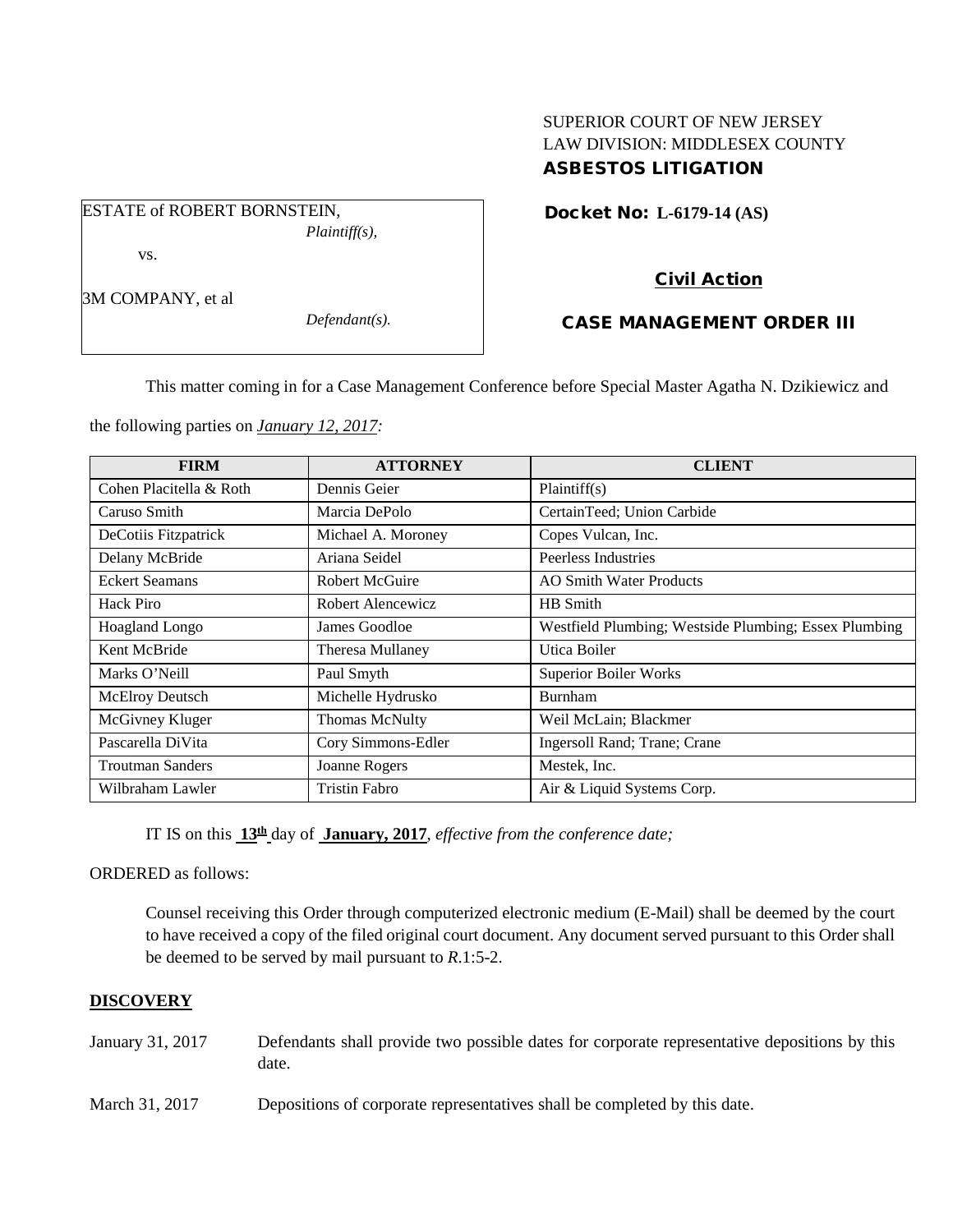### **EARLY SETTLEMENT**

April 14, 2017 Settlement demands shall be served on all counsel and the Special Master by this date.

### **SUMMARY JUDGMENT MOTION PRACTICE**

- April 28, 2017 Plaintiff's counsel shall advise, in writing, of intent not to oppose motions by this date.
- May 12, 2017 Summary judgment motions shall be filed no later than this date.
- June 9, 2017 Last return date for summary judgment motions.

#### **MEDICAL DEFENSE**

July 31, 2017 Defendants shall identify its medical experts and serve medical reports, if any, by this date. **In addition, defendants shall notify plaintiff's counsel (as well as all counsel of record) of a joinder in an expert medical defense by this date.**

#### **LIABILITY EXPERT REPORTS**

| June 16, 2017 | Plaintiff shall identify its liability experts and serve liability expert reports or a certified expert |
|---------------|---------------------------------------------------------------------------------------------------------|
|               | statement by this date or waive any opportunity to rely on liability expert testimony.                  |

July 31, 2017 Defendants shall identify its liability experts and serve liability expert reports, if any, by this date or waive any opportunity to rely on liability expert testimony.

#### **ECONOMIST EXPERT REPORTS**

- June 16, 2017 Plaintiff shall identify its expert economists and serve expert economist report(s), if any, by this date or waive any opportunity to rely on economic expert testimony.
- July 31, 2017 Defendants shall identify its expert economists and serve expert economist report(s), if any, by this date or waive any opportunity to rely on economic expert testimony.

#### **EXPERT DEPOSITIONS**

August 31, 2017 Expert depositions shall be completed by this date. To the extent that plaintiff and defendant generic experts have been deposed before, the parties seeking that deposition in this case must file an application before the Special Master and demonstrate the necessity for that deposition. To the extent possible, documents requested in a deposition notice directed to an expert shall be produced three days in advance of the expert deposition. The expert shall not be required to produce documents that are readily accessible in the public domain.

#### **PRE-TRIAL AND TRIAL**

| May 9, 2017                 | The settlement conference previously scheduled on this date is <b>cancelled</b> .                                                                                           |
|-----------------------------|-----------------------------------------------------------------------------------------------------------------------------------------------------------------------------|
| September 6, 2017 @ 10:00am | Settlement conference. All defense counsel shall appear with authority to negotiate<br>settlement and have a representative authorized to negotiate settlement available by |

\_\_\_\_\_\_\_\_\_\_\_\_\_\_\_\_\_\_\_\_\_\_\_\_\_\_\_\_\_\_\_\_\_\_\_\_\_\_\_\_\_\_\_\_\_\_\_\_\_\_\_\_\_\_\_\_\_\_\_\_\_\_\_\_\_\_\_\_\_\_\_\_\_\_\_\_\_\_\_\_\_\_\_\_\_\_\_\_\_\_\_\_\_\_\_\_\_\_\_\_\_\_\_\_\_\_\_\_\_\_